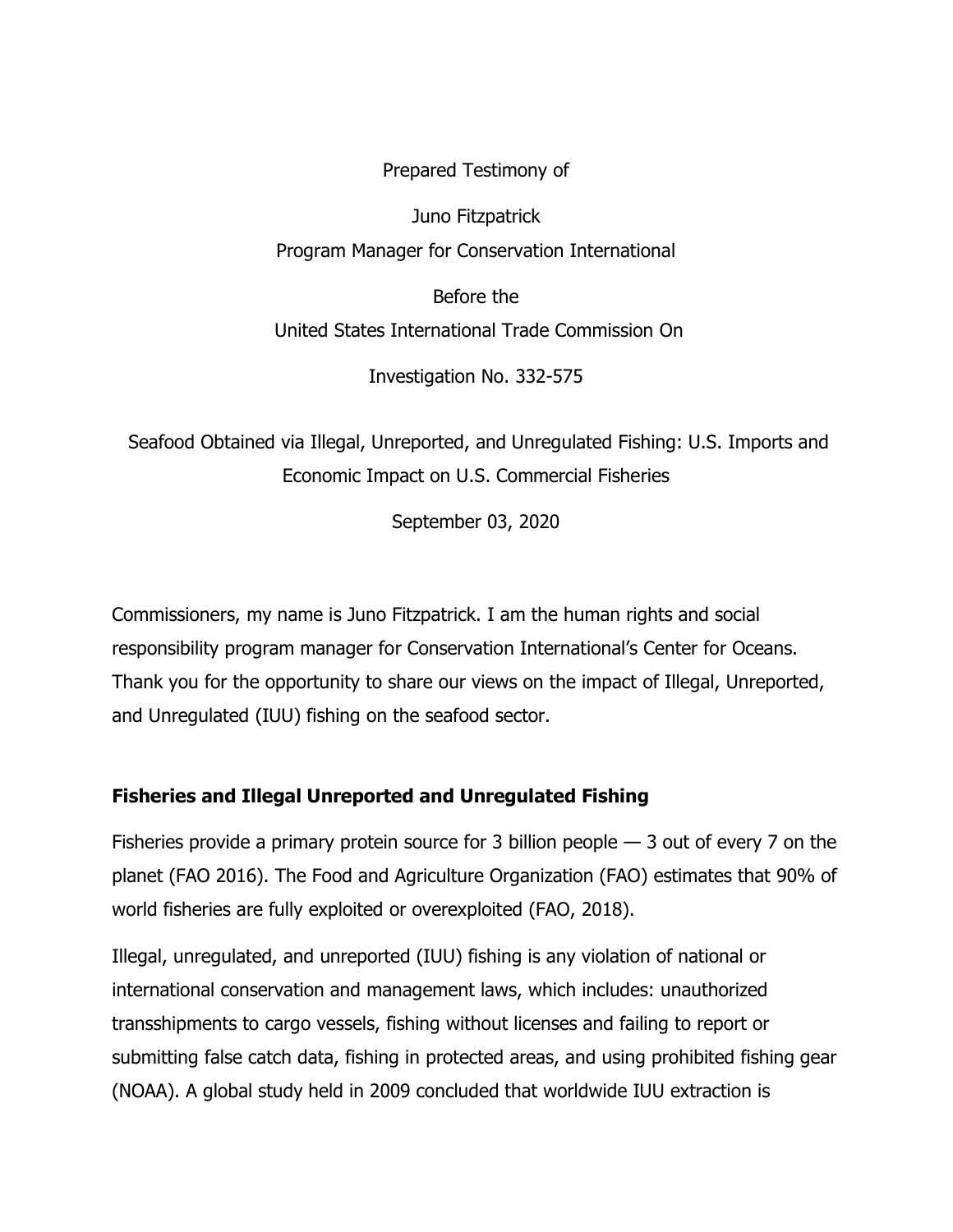estimated to be worth up to US\$23.5 billion each year, equivalent to 26 million tonnes of fish annually (Agnew, D.J. et al. 2009 ). This means roughly 1 in 5 wild-caught fish in the market was caught illegally. This has led to significant global impacts on fisheries and loss of revenue and livelihood opportunities (Sumaila et al. 2006; World Bank Group 2017).

IUU fishing and fisheries overexploitation are a pervasive threat globally, particularly in developing countries which often exhibit limited monitoring, control, and surveillance capacity. This issue is further compounded by these countries' significant dependence on fisheries resources for national food and livelihood security (Allison 2011).

## **Social Performance in the Seafood Sector**

Social performance in the seafood sector is among the worst production sectors on the planet. Approximately 200 million people around the world depend directly or indirectly on the seafood industry for employment (World Economic Forum, 2018). According to statistics from the International Labour Organization (ILO), there are now around 40 million victims of modern slavery in the world, of which 25 million are in situations of forced labor. Of the 25 million, 16 million are in the private sector – half of whom are trapped in debt bondage. (ILO, 2017)

In 2015, a series of investigations began to uncover the human rights abuses pervasive in the seafood sector and how our oceans play host to rampant criminality and exploitation. Headlines on "sea slaves" uncovered the stories of men and women, forcibly held — sometimes for decades — with little or no pay on fishing boats and in processing plants (McDowell, Mason, and Mendoza, 2015). These media revelations about slavery and human rights abuses have placed social issues at the forefront of a sector that has spent decades working to improve environmental sustainability. Human rights violations in the seafood industry are accompanied by other serious issues, including institutionalized inequality, undermining of food and livelihood security, and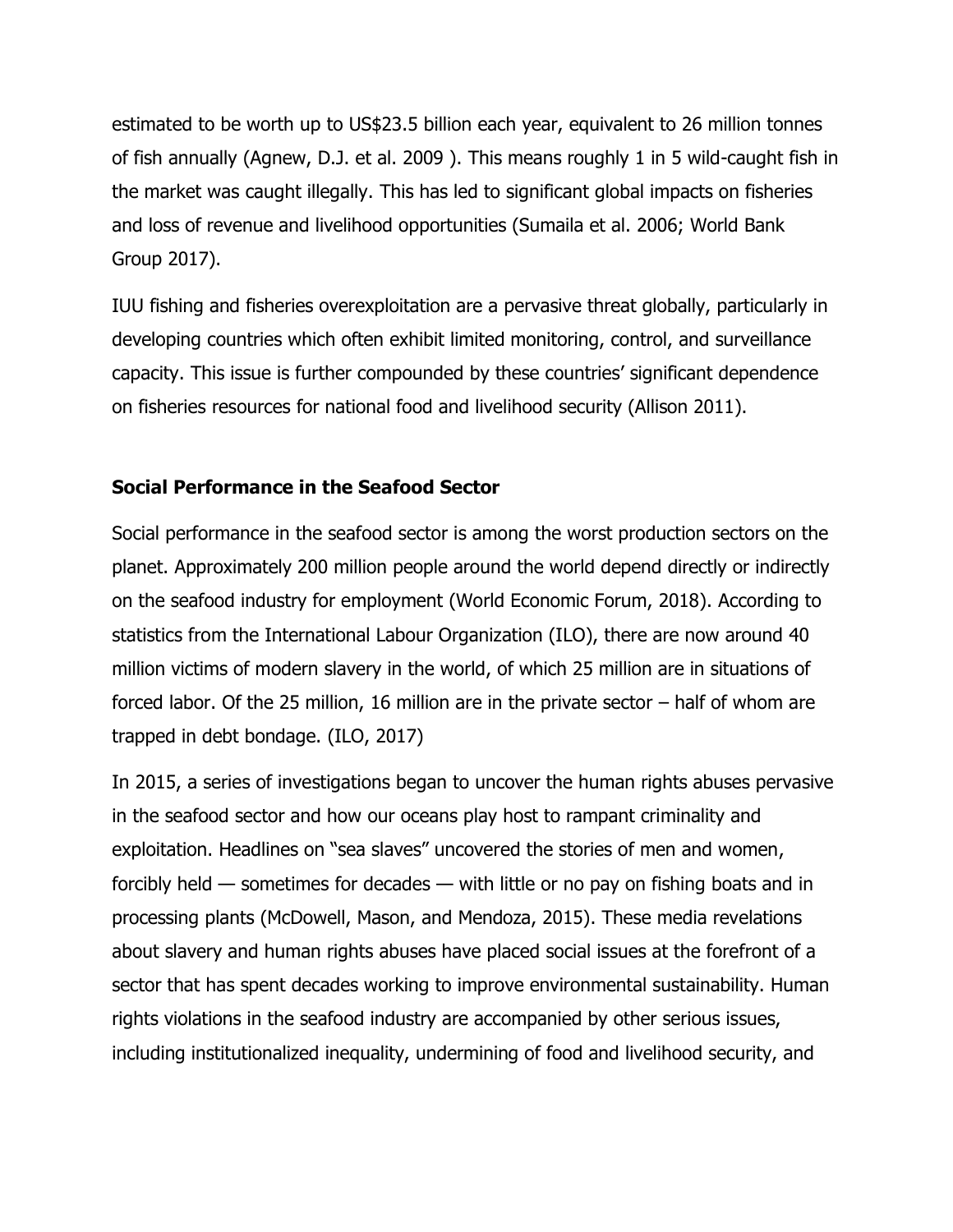loss of access rights. Collectively these factors drive social instability, poverty and resource decline.

Links between IUU fishing and crew welfare have been acknowledged by the United Nations, FAO, International Organization of Migration and others, with the ILO estimating that more than 24,000 deaths occur every year in fisheries—making fishing one of the most dangerous vocations in the world. (ILO, 1999, FAO, 2015)

#### **IUU Fishing and Human Rights Abuses**

Forced labor, human trafficking, child labor, and other major human rights violations often co-occur with IUU fishing. Recent analyses have demonstrated a clear link between the prevalence of modern slavery and human rights abuses in global fisheries and poor environmental performance (Tickler et al. 2018). The same factors that enable illegal harvesting and overfishing also drive human rights abuses in the sector: rising demand, marginal profitability, opaque industry practices, and weak governance. This is a major step forward in articulating the linkage between social responsibility and environmental sustainability, which are interdependent in global fisheries and aquaculture (Kittinger et al. 2017).

Fishery overexploitation and human rights abuses are theoretically linked through a positive feedback loop where increasing exploitation leads to negative socio-economic impacts on vulnerable groups, and vice versa. This feedback loop drives labor exploitation by increasing the socio-economic vulnerability of marginalized and subsistence communities to becoming exploited. Quota restrictions and declining fish stocks in many regions of the world have led to destitute fishers, and fishing communities are deprived of their livelihoods and of an important food source. The socio-economic conditions generated by overfishing may make fishers and fishing communities vulnerable to recruitment into criminal activities. (De Coning 2011)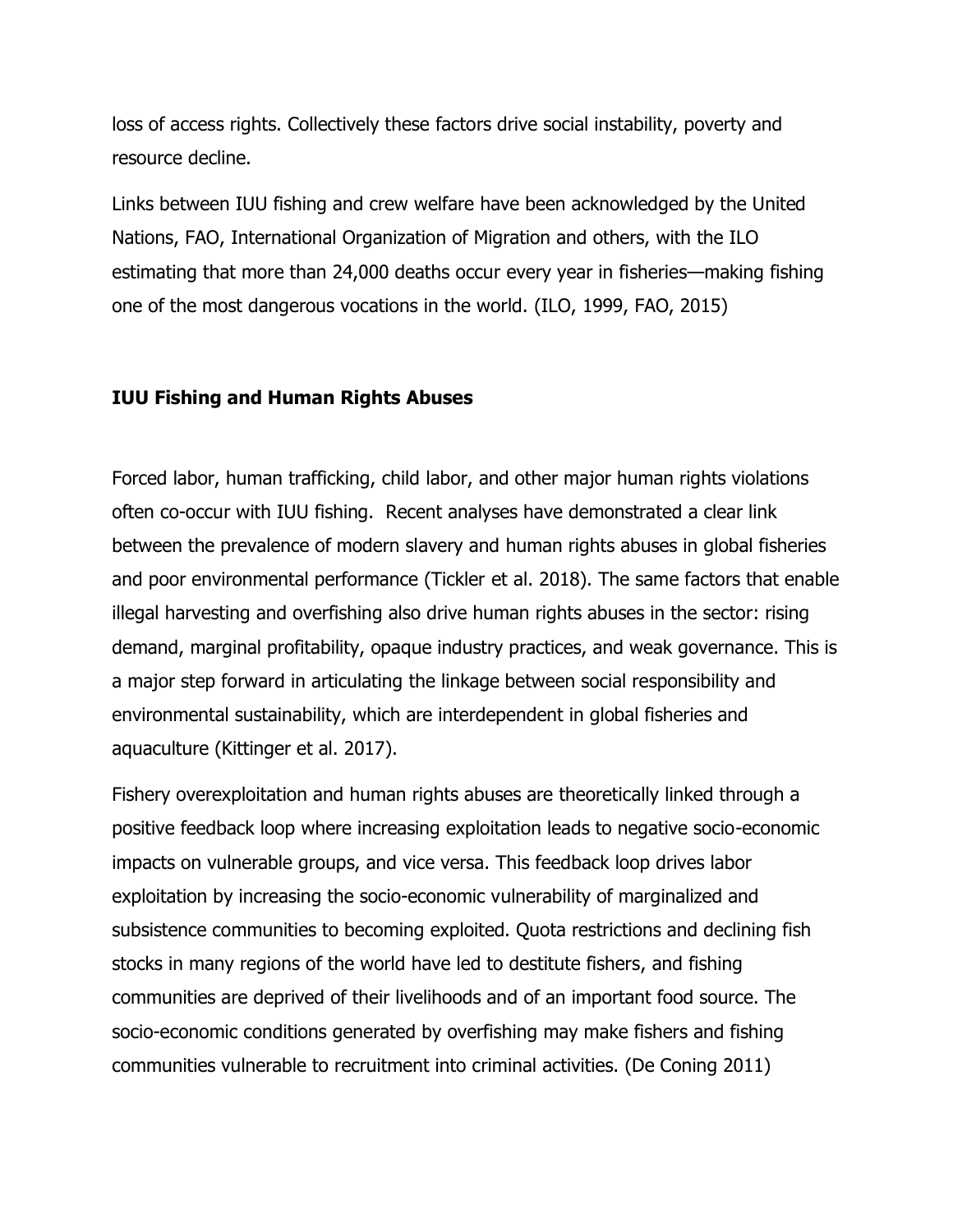At the same time, depleted stocks drive increased fishing effort (fishing farther, deeper, and longer), and thereby costs, increasing the demand for cheap labor to offset the loss in profit. This temporarily increases profits for one party at the expense of the persons being exploited, and in turn contributes even further to overfishing.



Figure 1: A conceptual map of the relationship between overexploitation of fish stocks and increasing socioeconomic vulnerability, adapted from Sparks (2018), resulting in a variety of human rights abuses including labor exploitation. Sparks (2018) highlights the disparity in the part of the system that is supported in the literature by empirical studies (green triangle), versus the area predominantly supported by human rights theory constructed from in-depth case studies with victims, survivors, and offenders (yellow triangle).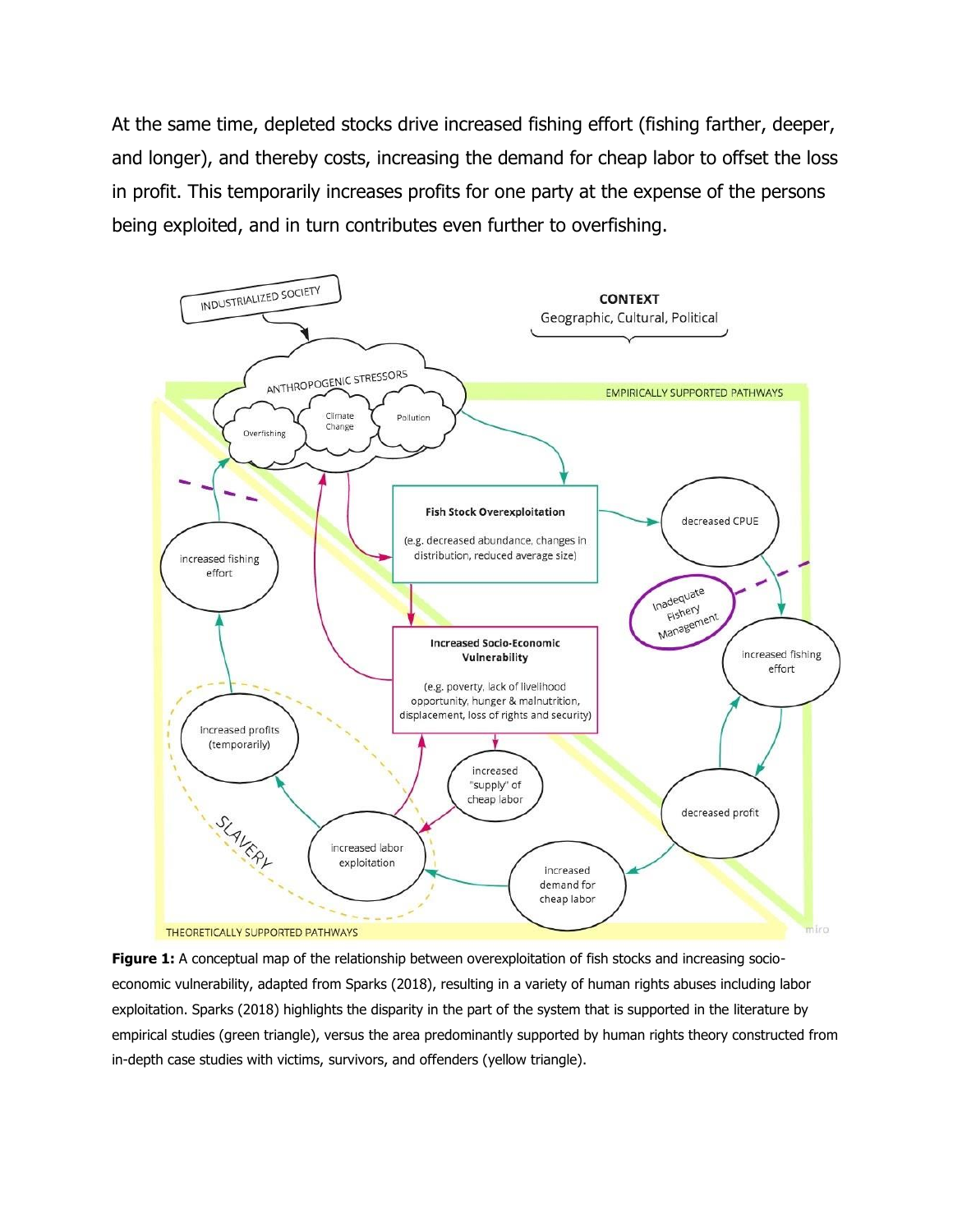The cycle above persists because of multiple underlying conditions that facilitate the connections between overfishing and human rights abuse.

- These include:
	- o **Global fishery overcapitalization and subsidies** (~\$35 million USD) that offset rising operational costs that would otherwise encourage a reduction in fishing capacity (Trent et al. 2016; Beddington et al. 2007; Sumaila et al. 2008). Similarly, unpaid or underpaid labor (and reduced expenditure on safe conditions for crew) acts as a hidden subsidy to vessel operators under pressure to cut costs because of failing stock productivity and declining financial returns (Tickler et al. 2018; ILO 2009).
	- o **Transshipment** can facilitate both illegal fishing as well as trafficking and exploitation of workers who are trapped and abused onboard fishing vessels (Ewell et al. 2017; Boerder et al. 2018; Miller et al. 2018; Pew 2018).
	- o **Flags of convenience** help vessels that fish illegally and engage in human trafficking to escape detection and avoid legal consequences (Gianni & Simpson 2005).
	- o **Opaque supply chains** that hide exploitative activities, both in terms of fishing and human rights abuses, even from seafood companies that want to source sustainably, let alone those who are only interested in meeting the bare minimum legal requirements for transparency and traceability (Gold et al. 2015; Lewis et al. 2017).
	- o **Rising consumer demand for cheap seafood** primarily in the most developed countries that have surpassed the production capabilities of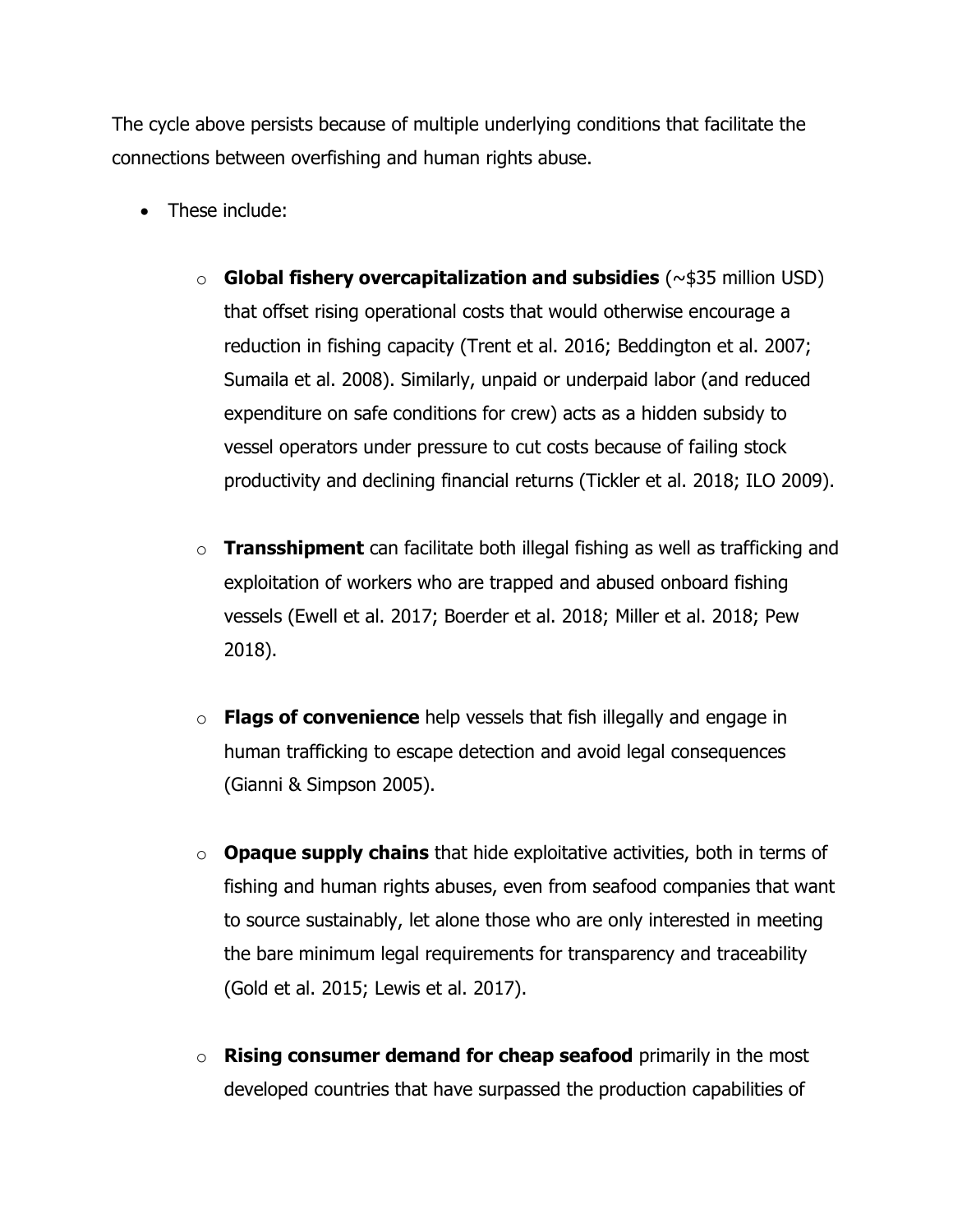their own waters. (Sparks et al. 2018; Pauly & Zeller 2016)

- o **Distant Water Fishing (DWF) and IUU fishing** that undermine efforts to sustainably manage fisheries and are more likely to perpetrate human rights abuses at sea (Tickler et al. 2018; GSI 2018; CEA 2018).
- o **Ineffective fisheries management and governance practices**, particularly for highly migratory species and transboundary stocks.
- o **Regulatory gaps that inhibit minimum international labor protections for fishery workers**, both on paper and in practice. Many countries have not signed on to the relevant treaties, and even those international agreements that do exist have loopholes that exclude protection for fishers working in international waters, and vulnerable groups like migrant workers (Sparks 2018; Decker Sparks & Silva 2018)

# **Slavery is Broader than Forced Labor (Jordan 2011).**

Case studies of human rights and labor abuse in seafood supply chains include examples of recruitment under false pretenses, 20 hour workdays, child labor, physical and mental abuse, abandonment, murder, and withholding of pay and identifying documents (Lewis et al. 2017). These abuses, which co-occur with other problematic working conditions such as improper hygiene, lack of communication or fire safety equipment, substandard food, and poor accommodations, may be driven by economic pressures exacerbated by decreasing catch (EJF 2010).

While there is recognition that modern slavery occurs in fishing industries in most parts of the world, there are few reliable estimates of the prevalence of forced labor and human rights abuses across the sector.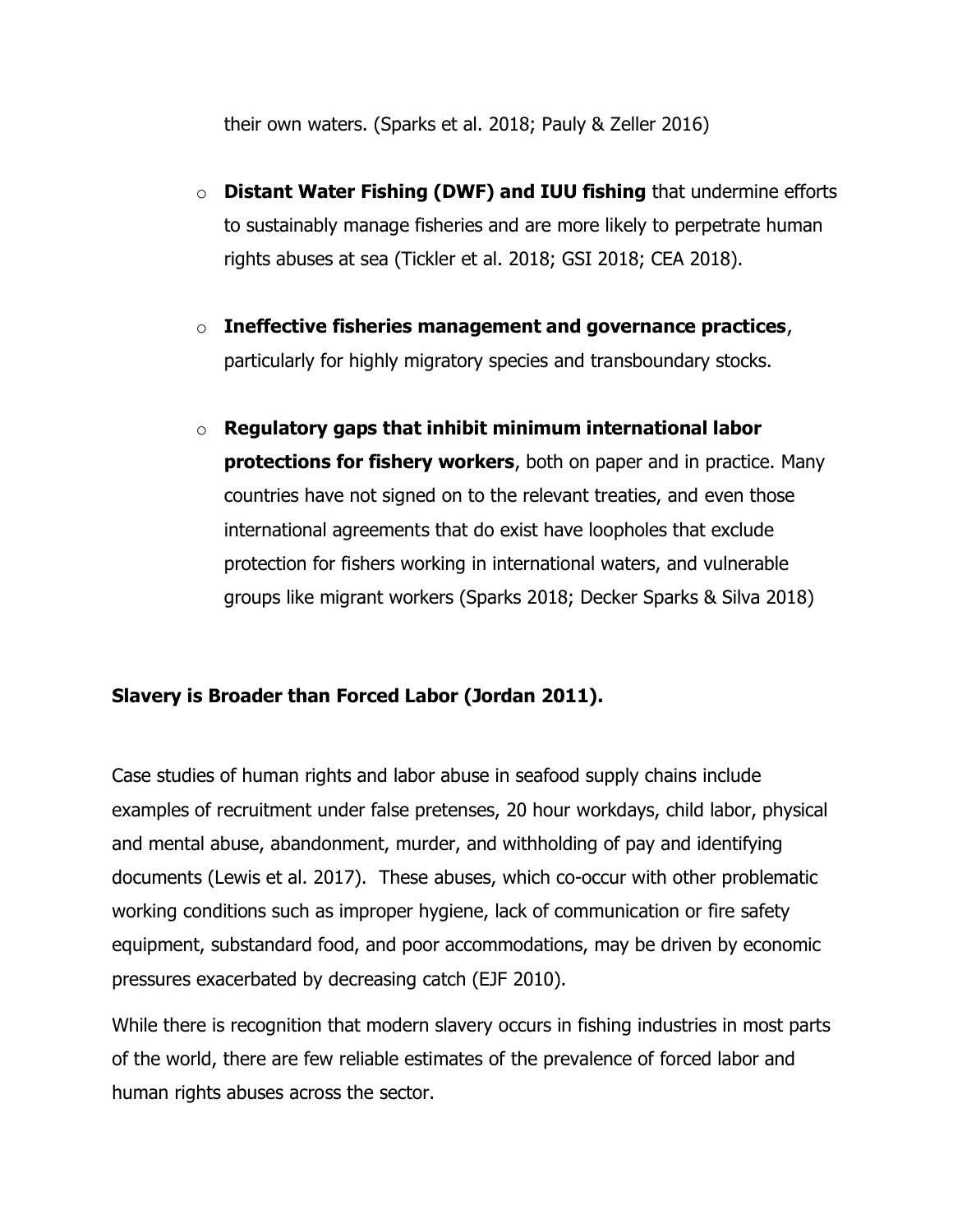- o Recent research by the **Walk Free Foundation and The Sea Around Us Project (Tickler et al. 2018)** examined the relationship between country-level estimates of slavery provided by the Global Slavery Index (GSI) and a number of fisheries-specific characteristics. The analysis found that countries with documented instances of labor abuse were characterized by high levels of unreported catch, a high proportion of catch taken outside of their EEZs, fishing occurring a long distance from home waters, and higher than average fishing subsidy levels. The paper identified T**aiwan, South Korea, Russia, China, Japan, Spain, and Thailand** as having a higher risk of modern slavery in their fishing fleets. These countries generate 39 percent of the world's catch, and with the exception of Spain, modern slavery has been identified in all of their fisheries. (Walk Free Foundation, 2018).
- o **Thailand and the Mekong Delta** region are considered a hotspot for forced labor and human rights abuse in fisheries, and much of the research has been focused on this region. Human rights abuses on Thai fishing vessels are well-documented, with most issues concerning the abuse of migrants from Cambodia, Laos, or Myanmar (e.g., Human Rights Watch 2010, Issara Institute 2017, ILO 2013).
- $\circ$  A 2017 study by the Issara Institute and the International Justice Mission examining the experiences of Cambodian and Burmese fishers in Thailand between 2011 and 2016 found that 76 percent of migrant workers in the Thai fishing industry had been held in debt bondage and almost 38 percent had been trafficked into the Thai fishing industry in that timeframe (Issara Institute, 2017)
- o A study by the **Nexus Institute and the International Organization of Migration (Surtees 2012)** documented the experiences of Ukrainian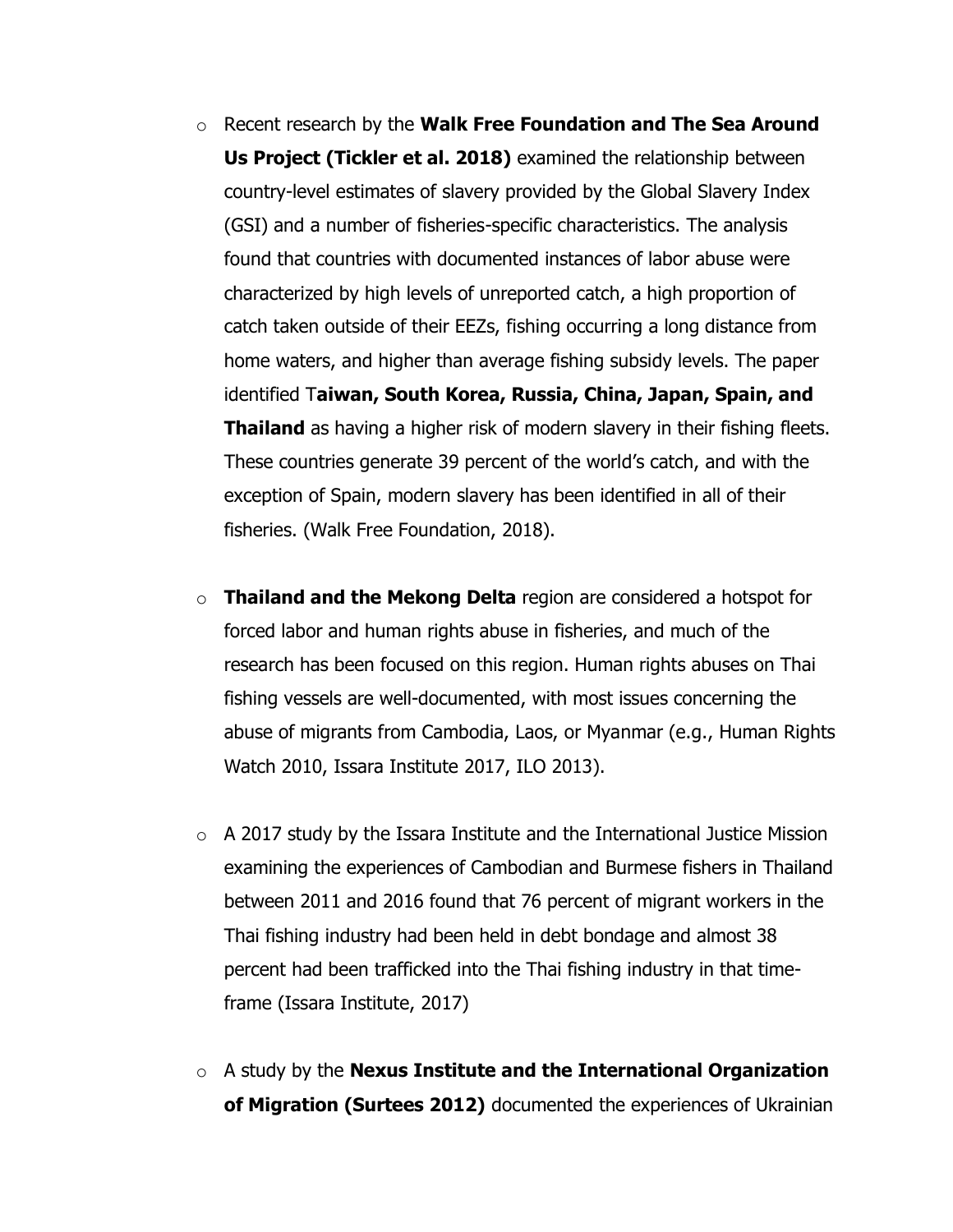nationals who were trafficked into working in fisheries in **Russia and South Korea**.

- o In **Taiwan, Greenpeace (2016)** identified widespread labor and human rights abuse and physical violence, along with IUU fishing and drug trafficking aboard vessels in Taiwan's distant water fishing fleet. They also found that many of these vessels were engaged in shark finning in addition to tuna fishing, highlighting another linkage between IUU fishing and human rights abuse. The victims of human rights abuse on the Taiwanese vessels are typically migrants or foreign workers – in one case study, a vessel stopped in Palau to pick up Indonesian crew members hired through an Indonesian recruitment agency.
- o A 2019 report by the **Environmental Justice Foundation (2019)**  provides case studies of human rights abuse in a number of geographies, including: **United Kingdom, Ireland, Spain, United Arab Emirates, Indonesia, Myanmar, Cambodia, Thailand, Vietnam, Taiwan, and Hawaii**.

## **The United States is a major driver of these problems**

Developed countries are implicated in the trade of IUU fish. The United States is a major driver of these problems; the U.S import about 90% of the seafood consumed, and about 1/3 of wild caught imports are estimated to have derived from IUU sources, with an estimated value of \$1.3-2.1 billion USD (Pramod et al. 2014). The U.S. imports fish from countries known to be high risk for modern slavery including China, Ghana, Indonesia, Russia, South Korea, Taiwan, and Thailand. Imports from these geographies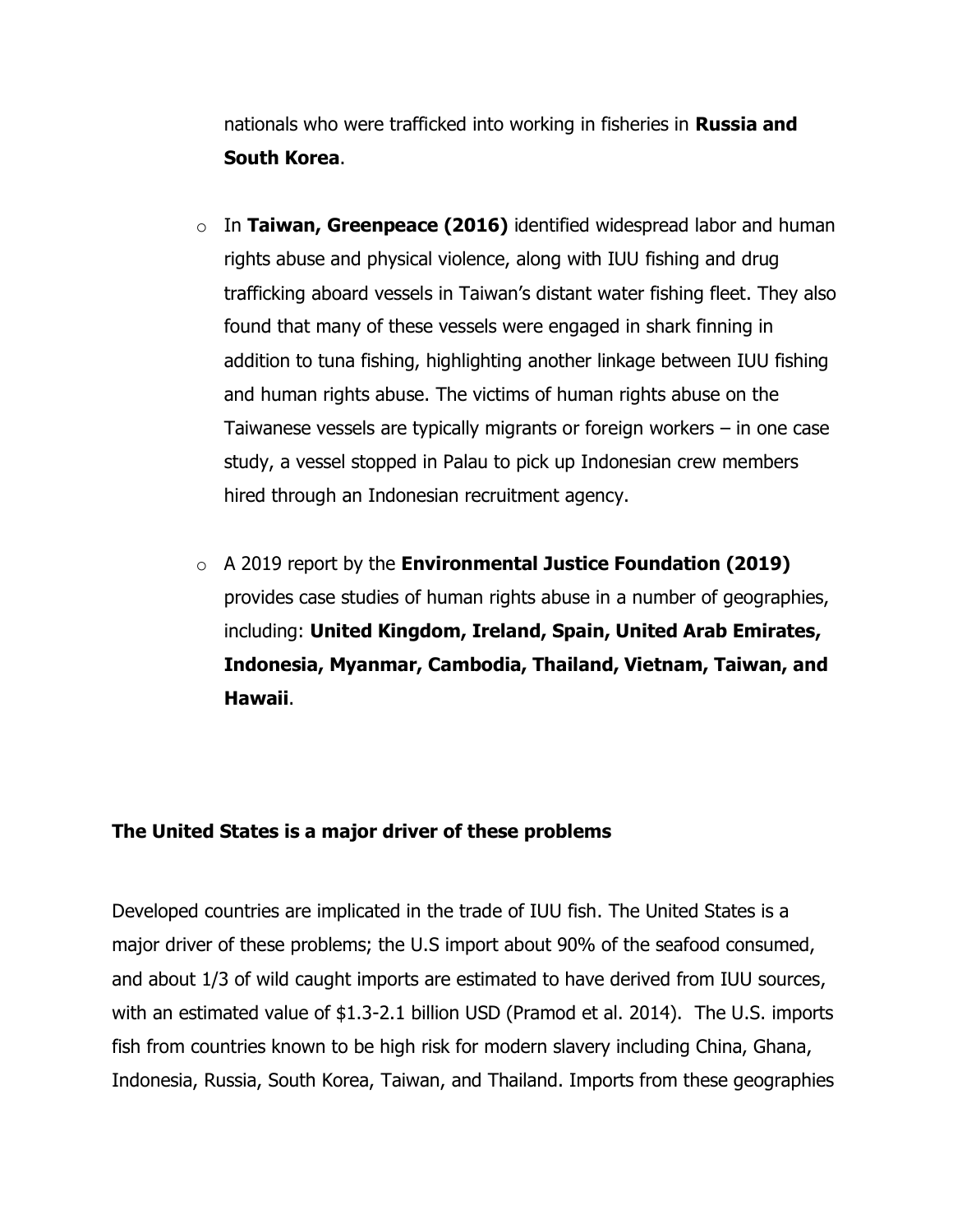are valued at an estimated \$3 billion each year (Walk Free Foundation, 2018). In 2019, the U.S Customs and Border Protection Agency issued the first forced labor-related detention order for tuna products from tuna products from Vanuatu flagged long-liner, Tunago 61. In 2020, accounts of abusive conditions and forced labor ushered the Customs and Border Protection Agency to issue a Withhold Release Order to block shipments from the Da Wang, a Taiwan-based, Vanuatu-flagged fishing vessel that supplies U.S. buyers.

In the U.S, reports of poor working conditions, forced labor, and trafficking onboard American flagged and owned vessels shed light on social issues in a 140-vessel fleet targeting swordfish and ahi on the west coast of the U.S and Hawai'i (Mendoza & Mason, 2016).

COVID-related relaxation of human observer requirements, reductions in at-sea enforcement capacity, and increased rates of transshipment, will likely exacerbate the positive feedback loop between harmful fishing and the exploitation of people, with dire consequences for workers at sea (i.e. working conditions, occupational health and safety) and seasonal, migrant workers in the U.S seafood sector (Wigglesworth, 2020).

#### **Recommendations for Addressing Overfishing Fishing and Labor Abuses**

The U.S. has made significant effort to address environmental and economic sustainability, but laws, enforcement, and fisheries management have not adequately addressed social sustainability. The industry now acknowledges social sustainability, but the U.S. has not kept pace. Existing laws and regulations designed to tackle international IUU fishing and human trafficking need to be expanded and implemented more rigorously, and in coordination with existing programs.

In April 2020, WWF-US, International Labor Rights Forum (ILRF), CSIS Stephenson's Ocean Security Project, Natural Resources Defense Council, Humanity United and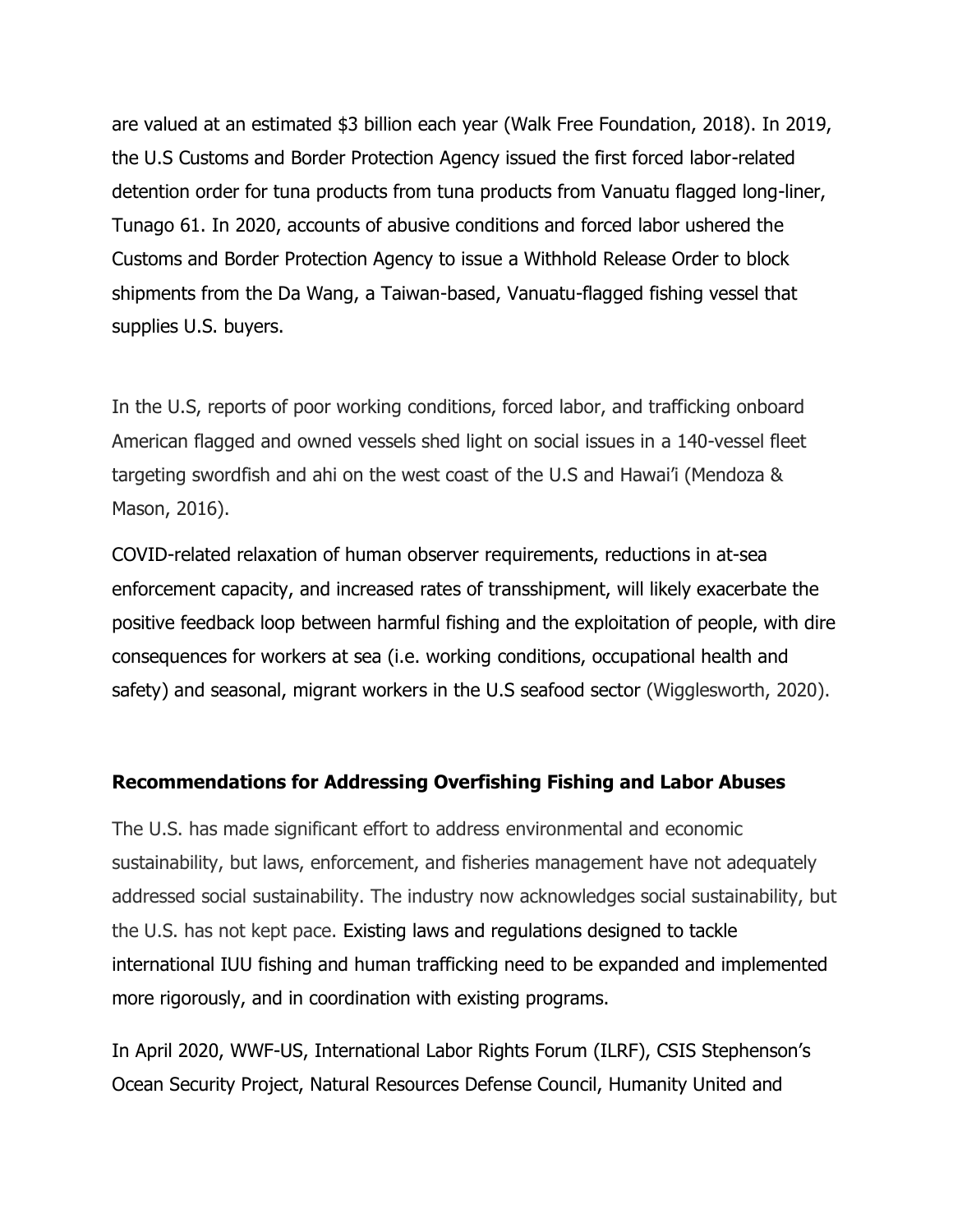Conservation International co-authored a factsheet, titled: "IUU Fishing and Human Rights: Problems and Solutions"1. On behalf of the group, we suggest the following policy recommendations:

- **1. Pressure on supply chains:** There are a number of programs and authorities designed to combat IUU fishing and human trafficking in supply chains. These include the Seafood Import Monitoring Program (SIMP), enacted under the Magnuson-Stevens Act (MSA)2, and the Tariff Act.<sup>3</sup> Despite this legislation, entire product lines are not targeted, and the opaque nature of the seafood industry inhibits effective compliance and enforcement. Congress should ensure that the agencies are using existing authorities effectively to ensure that all products entering into the U.S. market are not produced through IUU fishing or with forced labor. Congress should also explore directing the agencies to pursue additional tools, including requirements for due diligence plans, full chain traceability, and transparency.
- **2. Pressure on responsible nations:** The High Seas Driftnet Fishing Moratorium Protection Act (HSDFMPA) allows the United States to pursue sanctions against nations responsible for IUU fishing. Much like SIMP, NOAA should revise HSDFMPA implementation to maximize existing statutory discretion. This includes broadening the definition of IUU to include IUU fishing wherever it occurs as well as including labor and human rights violations. Structural improvements could include the close collaboration of IUU agencies with the State Department Trafficking in Persons report process, the Department of Labor's List of Foods,

<sup>1</sup> *IUU Fishing and Human Rights: Problems and Solutions.* April 2020. Conservation International, WWF-US, International Labor Rights Forum, CSIS Stephenson's Ocean Security Project, Natural Resources Defense Council and Humanity United <sup>2</sup> MSA Sec. 307(1)(Q) "It is unlawful for any person to import, export, transport, sell, receive, acquire, or purchase in interstate or foreign commerce any fish taken, possessed, transported, or sold in violation of any foreign law or regulation."

<sup>&</sup>lt;sup>3</sup> Tariff Act Sec. 307 as amended by the Trade Facilitation and Trade Enforcement Act "[a]Il goods, wares, articles, and merchandise mined, produced, or manufactured wholly or in part in any foreign country by convict labor or/and forced labor or/and indentured labor under penal sanctions shall not be entitled to entry at any of the ports of the United States, and the importation thereof is hereby prohibited."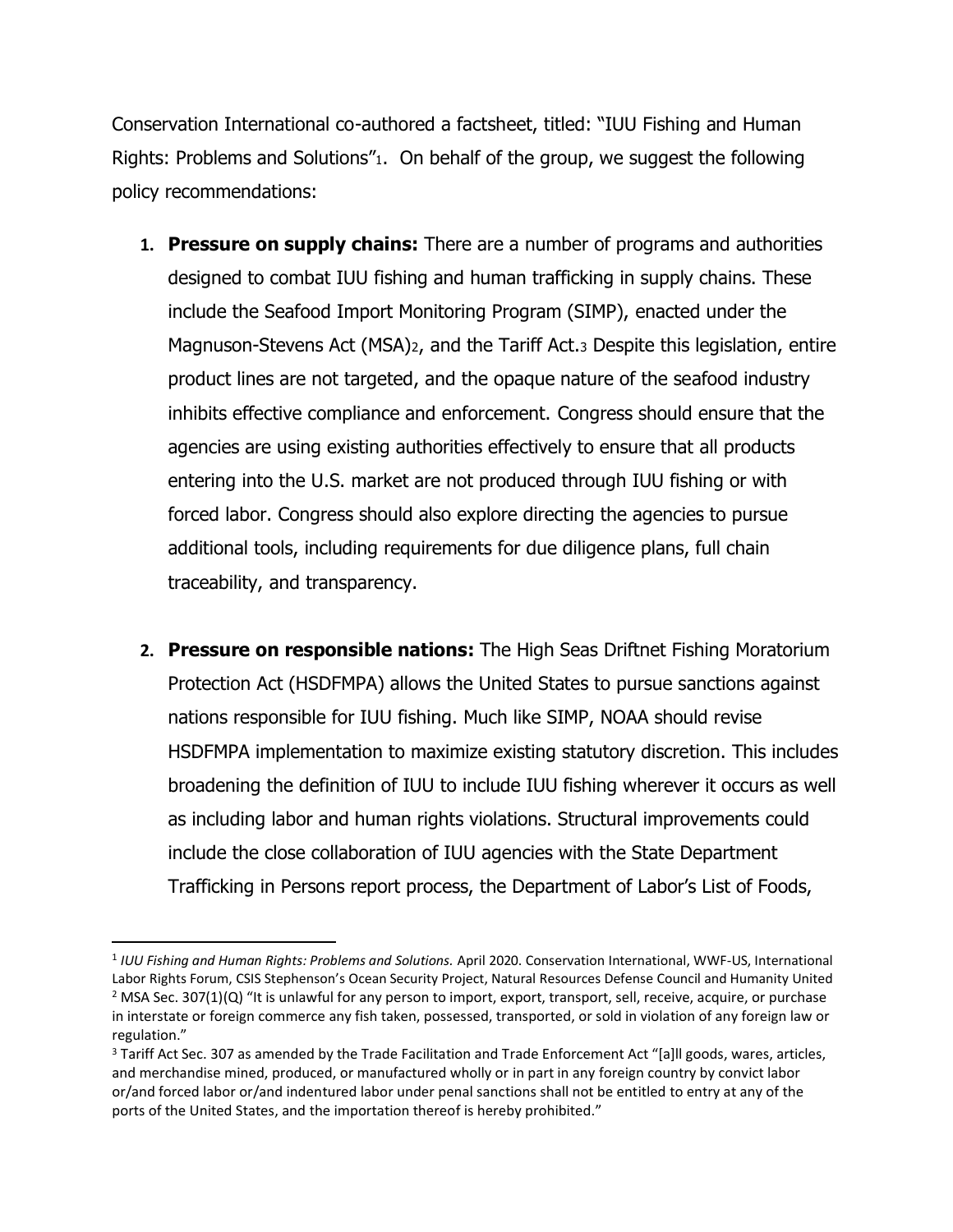and other similar efforts.

**3. Capacity building:** Finally, the US government should support efforts in producing, harvest, flag, and processing nations to put in place and enforce sustainable fisheries management and labor rights systems and to ensure that U.S. import requirements do not fall on those least able to handle them.

The U.S. could further enhance its commitment to social considerations in commercial fisheries by ratifying the Cape Town Agreement (CTA), which would establish binding standards and regulations designed to protect safety of crew and observers on commercial vessels (IMO, 2019). In addition, the U.S. has yet to ratify the ILO Work in Fishing Convention (No. 188) as well as 6 of the ILO Core Conventions on Decent Work. With less than 20 countries having already ratified the ILO C 188, this pivotal decision would establish binding requirements on decent working conditions, including wages, working hours, occupational safety and health, and social security, as well as prevent unacceptable forms of work, forced labor, trafficking, and other abuses.

# **Conclusion**

As the relationship between human rights abuses and fishery overexploitation has become more clear, many initiatives have started to research specific linkages in the system. Even with this progress, the full picture of social abuse in the global seafood sector remains opaque due to the sector's diversity (in geographies, jurisdictional complexities and production methods), and because of the ease of evading enforcement (Kara 2018). There is a critical need to take a coordinated, broader view to identify and overcome knowledge gaps across the entire system in order to pinpoint the most effective levers to disrupt the cycle.

In response, Conservation International is leading The Decent Work in Fisheries Initiative (DWFI), a global study of trends in violations of ILO Fundamental Principles and Rights at Work (No. 87, 98, 29, 105, 138, 182, 100, and 111) and Decent Work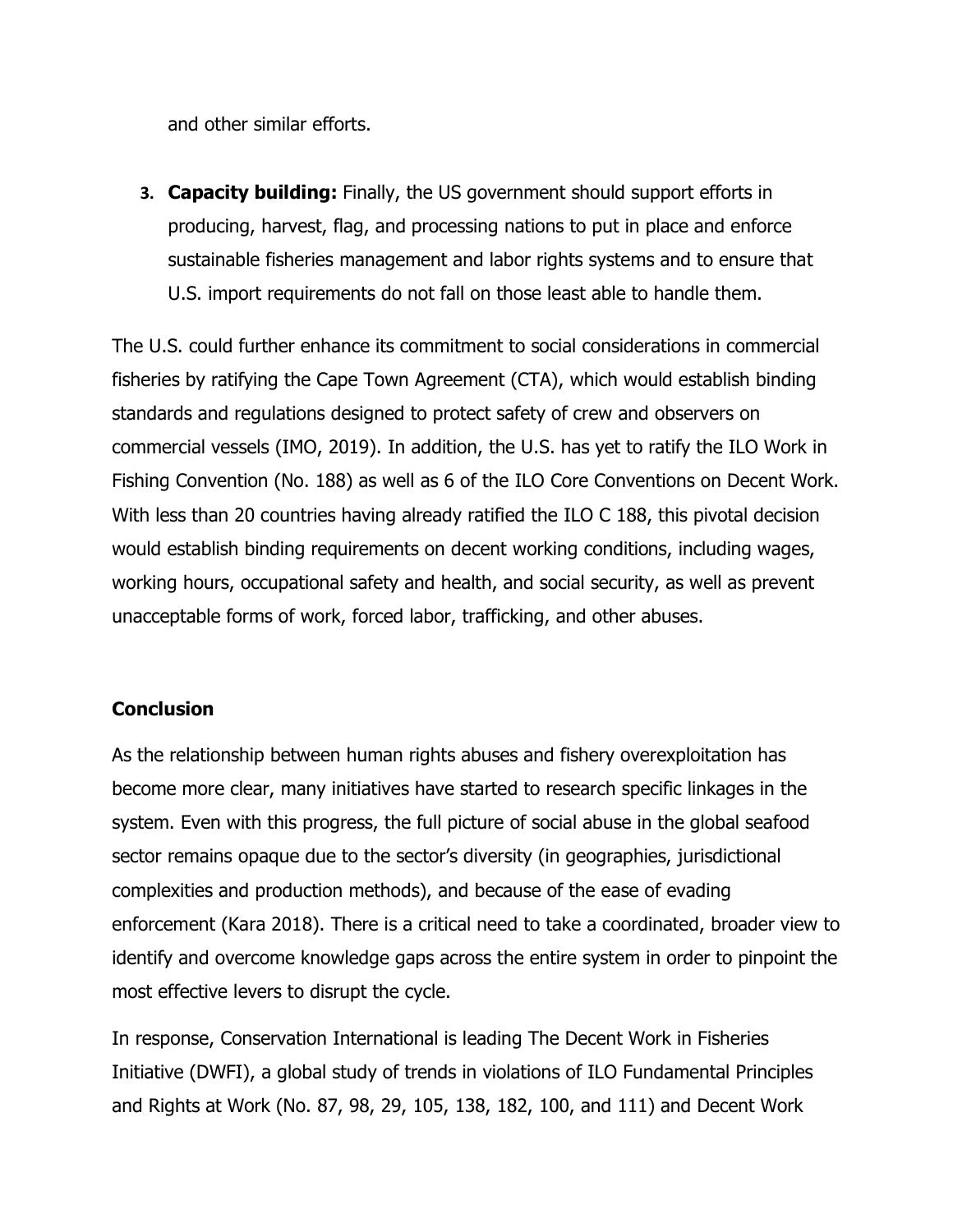(ILO C188) in marine wild capture fisheries. On the water, CI implements effective tools and policies to protect workers' civil, political, economic, social, and cultural rights. We deliver on this through piloting the Social Responsibility Assessment Tool—a diagnostic, benchmarking, or risk-assessment tool for conducting human rights due diligence in seafood supply chains. This work will provide a basis for future efforts to assess the correlation between overfishing and a range of labor challenges faced by workers at sea.

Thank you, Commissioners, for this opportunity to testify.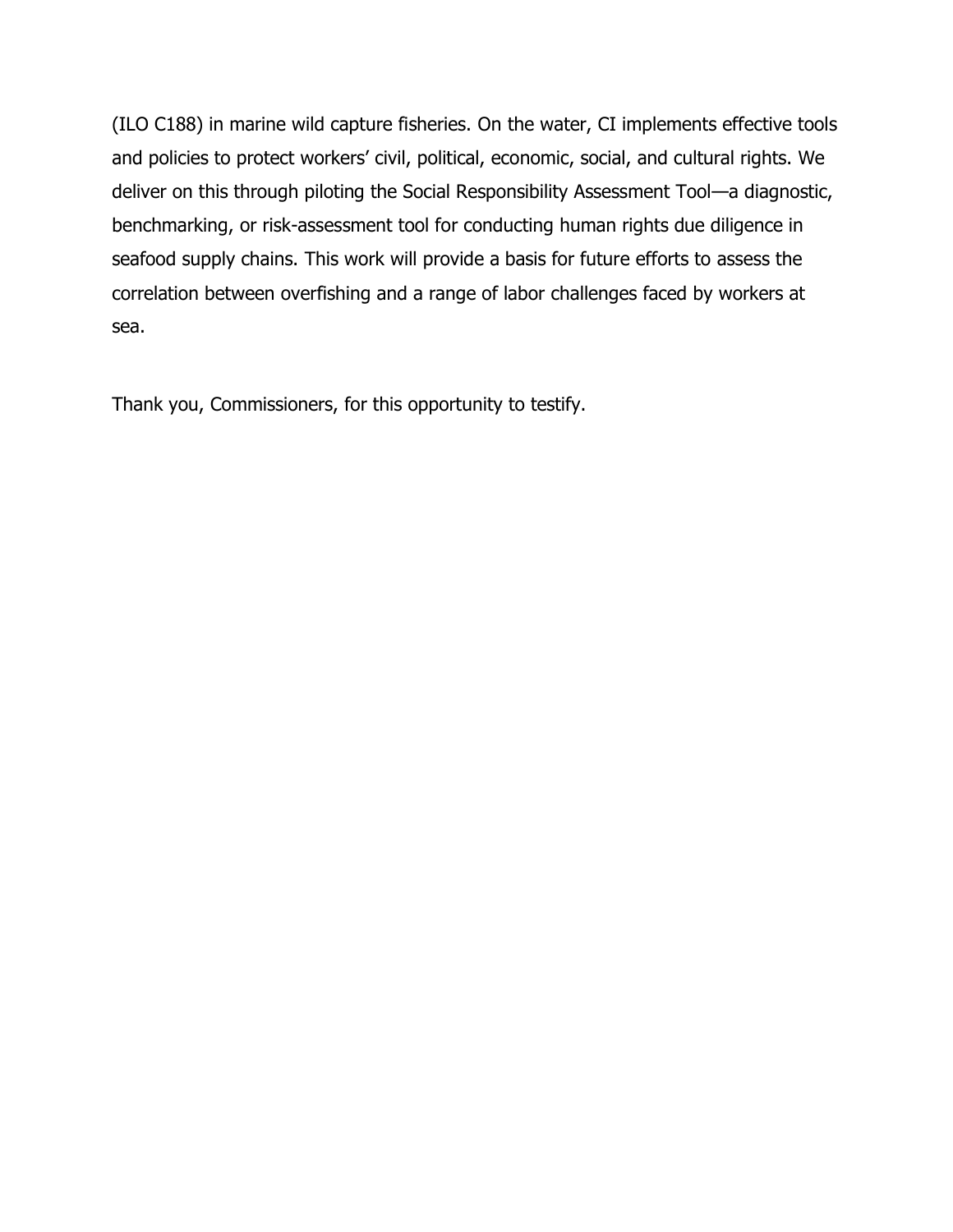#### **Citations**

Agnew DJ, Pearce J, Pramod G, Peatman T, Watson R, Beddington JR, et al. (2009) Estimating the Worldwide Extent of Illegal Fishing. PLoS ONE 4(2): e4570.

https://doi.org/10.1371/journal.pone.0004570; FAO. 2015. Report of the Expert Workshop to Estimate the Magnitude of Illegal, Unreported and Unregulated Fishing Globally, Rome, 2–4 February 2015. FAO Fisheries and Aquaculture Report No. 1106. Rome. 53 pp.

Beddington, J.R., Agnew, D.J. and Clark, C.W., 2007. Current problems in the management of marine fisheries. Science, 316(5832), pp.1713-1716.

De Coning, E., 2011. Transnational Organized Crime in the Fishing Industry: Focus on: Trafficking in Persons, Smuggling of Migrants, Illicit Drugs Trafficking . United Nations Office on Drugs and Crime (UNODC). Available at: [https://www.unodc.org/documents/human-trafficking/Issue\\_Paper\\_-](https://www.unodc.org/documents/human-trafficking/Issue_Paper_-_TOC_in_the_Fishing_Industry.pdf) [\\_TOC\\_in\\_the\\_Fishing\\_Industry.pdf](https://www.unodc.org/documents/human-trafficking/Issue_Paper_-_TOC_in_the_Fishing_Industry.pdf)

Environmental Justice Foundation (EJF), 2010. All at Sea: The Abuse of Human Rights Aboard Illegal Fishing Vessels. Available at:<http://ejfoundation.org/sites/default/files/public/media/> reportall%20at%20sea\_0.pdf

Environmental Justice Foundation (EJF), 2015. Pirates and Slaves: How Overfishing in Thailand Fuels Human Trafficking and the Plundering of Our Oceans. E nvironmental Justice Foundation, London. Available at:h ttps://ejfoundation.org//resources/downloads/EJF\_Pirates\_and\_Slaves\_2015\_0.pdf

Environmental Justice Foundation (EJF), 2019. Blood and Water: Human Rights Abuse in the Global Seafood Industry. Available at: [https://ejfoundation.org/reports/blood-and-water-human-rights-abuse-in](https://ejfoundation.org/reports/blood-and-water-human-rights-abuse-in-the-global-seafood-industry)[the-global-seafood-industry](https://ejfoundation.org/reports/blood-and-water-human-rights-abuse-in-the-global-seafood-industry)

Food and Agriculture Organization of the United Nations (FAO), 2018. State of the World Fisheries and Aquaculture. Opportunities and challenges. Food and Agriculture Organization of the United Nations. Availableat: http://www.fao.org/documents/card/en/c/I9540EN

Food and Agricultural Organization of the United Nations (FAO), 2016. The State of World Fisheries and Aquaculture. Food and Agriculture Organization of the United Nations. Available at: <http://www.fao.org/3/a-i5555e.pdf>

Food and Agriculture Organization of the United Nations (FAO), 2012. State of the World Fisheries and Aquaculture. FAO Fisheries & Aquaculture Department. Available at:<http://www.fao.org/> docrep/016/i2727e/i2727e00.htm

Global Slavery Index (GSI), 2018. Fishing. Minderoo Foundation-Walk Free. Available at: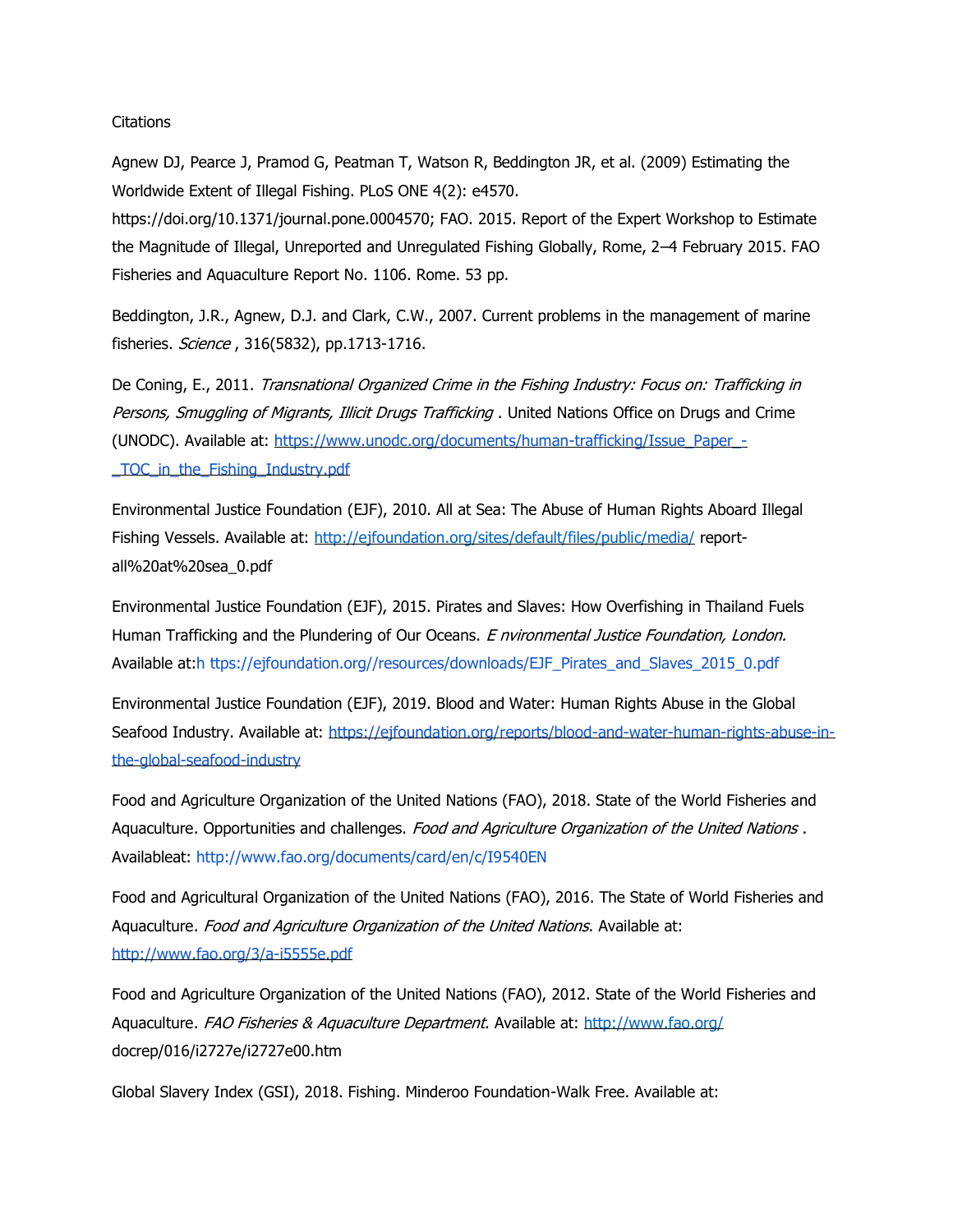<https://www.globalslaveryindex.org/2018/findings/importing-risk/fishing/>

Gold, S., Trautrims, A. and Trodd, Z., 2015. Modern slavery challenges to supply chain management. Supply Chain Management: An International Journal, 20(5), pp.485-494.

Greenpeace, 2015. Supply Chained: Human Rights Abuses in the Global Tuna Industry. Greenpeace Southeast Asia. Available at: [https://www.greenpeace.org/archive](https://www.greenpeace.org/archive-thailand/Global/seasia/2015/png1/Supply-chained_EN.pdf)[thailand/Global/seasia/2015/png1/Supply-chained\\_EN.pdf](https://www.greenpeace.org/archive-thailand/Global/seasia/2015/png1/Supply-chained_EN.pdf)

Greenpeace, 2016. Turn the Tide: Human Rights Abuses and Illegal Fishing in Thailand's Overseas Fishing Industry. Greenpeace Southeast Asia. Available at: [https://storage.googleapis.com/planet4-new](https://storage.googleapis.com/planet4-new-zealand-stateless/2018/05/turnthetide.pdf)[zealand-stateless/2018/05/turnthetide.pdf](https://storage.googleapis.com/planet4-new-zealand-stateless/2018/05/turnthetide.pdf)

Human Rights Watch, 2010. World Report 2010: Events of 2009. Available at: <https://www.hrw.org/world-report-2010>

HumanRightsWatch,2018.H iddenChains:RightsAbusesandForcedLaborinThailand'sFishingIndustry. 23 January. Available at: [https://www.hrw.org/report/2018/01/23/hidden-chains/rights-abuses-and-forced](https://www.hrw.org/report/2018/01/23/hidden-chains/rights-abuses-and-forced-labor-thailands-fishing-)[labor-thailands-fishing-](https://www.hrw.org/report/2018/01/23/hidden-chains/rights-abuses-and-forced-labor-thailands-fishing-) industry

International Labour Organization (ILO), 2009. The Cost of Coercion: Global Report under the follow-up to the ILO Declaration on Fundamental Principles and Rights at Work. *International Labour Conference*, 98th Session . Available at: [https://www.ilo.org/global/topics/forced](https://www.ilo.org/global/topics/forced-labour/publications/WCMS_106268/lang--en/index.htm)[labour/publications/WCMS\\_106268/lang--en/index.htm](https://www.ilo.org/global/topics/forced-labour/publications/WCMS_106268/lang--en/index.htm)

International Labour Organisation (ILO), 2013. Caught at Sea: Forced Labour and Trafficking in Fisheries. Available at:<http://www.ilo.org/global/topics/forced-labour/publications/> WCMS\_214472/lang– en/index.htm.

Issara Institute & International Justice Mission, 2017. Not in the Same Boat: Prevalence & Patterns of Labor Abuse Across Thailand's Diverse Fishing Industry. Available at: <https://www.ijm.org/documents/studies/IJM-Not-In-The-Same-Boat.pdf>

Jordan, A., 2011. Slavery, forced labor, debt bondage, and human trafficking: from conceptional confusion to targeted solutions. American University Washington College of Law, Center for Human Rights and Humanitarian Law. Available at: [http://traffickingroundtable.org/wp](http://traffickingroundtable.org/wp-content/uploads/2012/07/Issue-Paper-2-Slavery-Forced-Labor-Debt-)[content/uploads/2012/07/Issue-Paper-2-Slavery-Forced-Labor-Debt-](http://traffickingroundtable.org/wp-content/uploads/2012/07/Issue-Paper-2-Slavery-Forced-Labor-Debt-) Bondage-and-Human-Trafficking.pdf

Kara, S., 2017. Modern Slavery: A Global Perspective. Columbia University Press.

Kittinger, J. N., L. C. L.Teh, E. H. Allison, N. J. Bennett, L. B. Crowder, E. M. Finkbeiner, C. Hicks, C. G. Scarton, K. Nakamura, Y. Ota, J. Young, A. Alifano, A. Apel, A. Arbib, L. Bishop, M. Boyle, A. M. Cisneros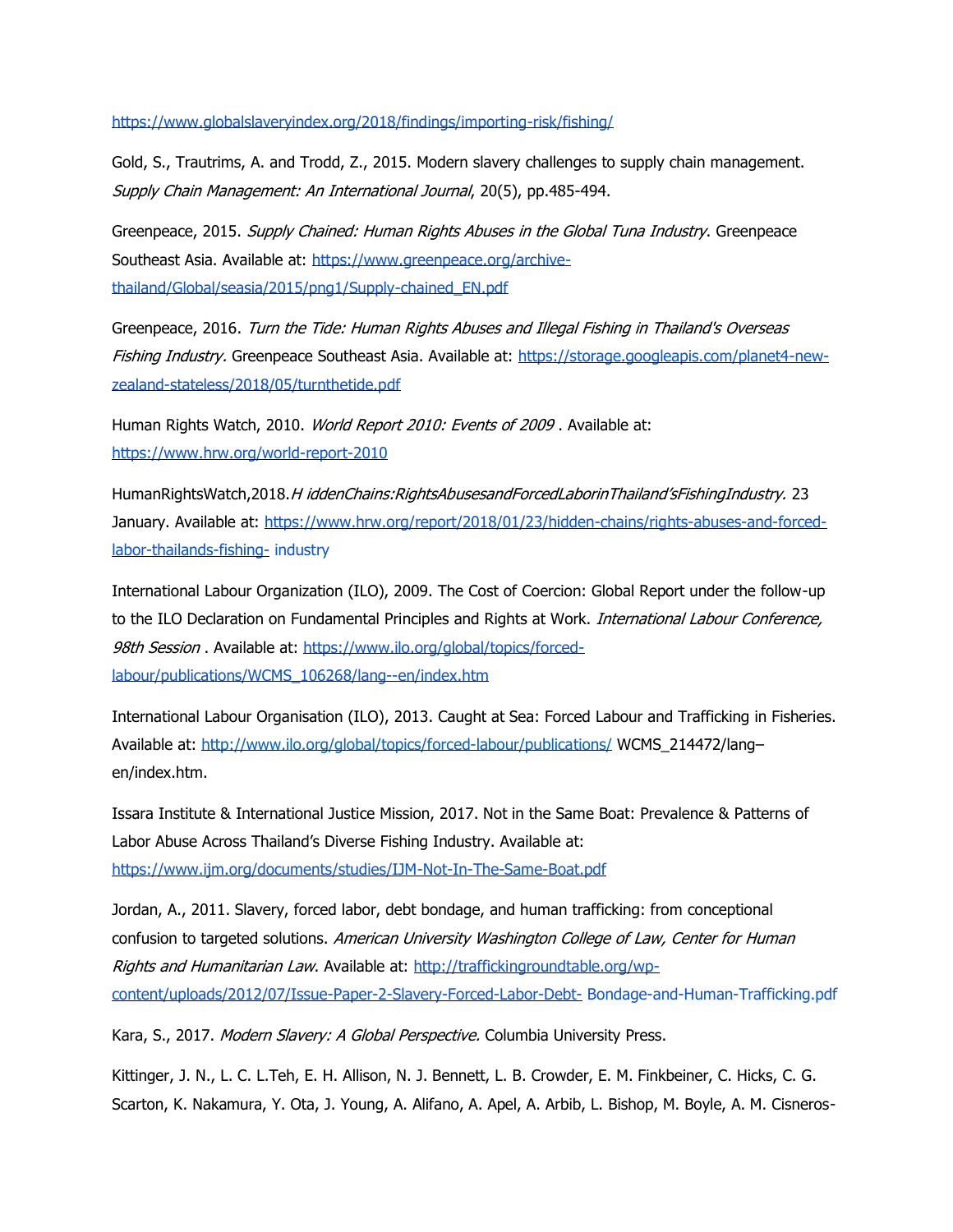Montemayor, P. Hunter, E. Le Cornu, M. Levine, R. S. Jones, J. Z. Koehn, M. M. Redwood, J. G. Mason, F. Micheli, L. McClenachan, C. Opal, J. Peacey, S. H. Peckham, E. Schemmel, V. Solis-Rivera, W. Swartz, and T. A. Wilhelm. 2017. Committing to Socially Responsible Seafood. S cience 356:912-913. [https://www.researchgate.net/publication/317569659\\_Committing\\_to\\_socially\\_responsible\\_seafood](https://www.researchgate.net/publication/317569659_Committing_to_socially_responsible_seafood)

Lewis, S.G., Alifano, A., Boyle, M. and Mangel, M., 2017. Human rights and the sustainability of fisheries. In Conservation for the Anthropocene Ocean (pp. 379-396). Academic Press. Available at: <http://fishwise.org/wp-content/uploads/2017/12/Lewis-et-al-2017-human-rights-and-fisheries-sustainabil> ity.pdf

McDowell, R., Mason, M., and Mendoza, M., 2015. AP Investigation: Slaves may have caught the fish you bought. [https://www.ap.org/explore/seafood-from-slaves/ap-investigation-slaves-may-have-caught-the](https://www.ap.org/explore/seafood-from-slaves/ap-investigation-slaves-may-have-caught-the-fish-you-bought.html)[fish-you-bought.html](https://www.ap.org/explore/seafood-from-slaves/ap-investigation-slaves-may-have-caught-the-fish-you-bought.html)

Mendoza, M., & Mason, M. 2016. AP Investigation: Hawaiian seafood caught by foreign crews confined on boats. AP NEWS. https://apnews.com/39ae05f117c64a929f0f8fab091c4ee1

Pew Environment Group (Pew), 2010. Overfishing Trends and the Global Food Crisis: A Summary of a New Scientific Analysis. Available at:

<https://www.pewtrusts.org/~/media/legacy/uploadedfiles/peg/publications/report/pegosdfoodsecuritypd> f.pdf

Pew Environment Group (Pew), 2018. Transshipment Reform Needed To Ensure Legal, Verifiable Transfer of Catch. 16 February. Available at: [https://www.pewtrusts.org/en/research-and-analysis/issue](https://www.pewtrusts.org/en/research-and-analysis/issue-briefs/2018/02/transshipment-reform-neede)[briefs/2018/02/transshipment-reform-neede](https://www.pewtrusts.org/en/research-and-analysis/issue-briefs/2018/02/transshipment-reform-neede) d-to-ensure-legal-verifiable-transfer-of-catch

Sparks, J.L., 2018. Social Conflict on the Seas: Links Between Overfishing-Induced Marine Fish Stock Declines and Forced Labor Slavery. Electronic Theses and Dissertations. 1473. Available at: <https://digitalcommons.du.edu/etd/1473>

Stringer, C., Simmons, G. and Whittaker, H., 2014, November. Fisheries crime: Linking human trafficking and IUU fishing. A New Zealand case study. In *3rd INTERPOL Global Trafficking in Human Beings* Conference. <http://hdl.handle.net/2292/25897>

Sumaila, U.R. and Vasconcellos, M., 2000. Simulation of ecological and economic impacts of distant water fleets on Namibian fisheries. Ecological Economics, 32(3), pp.457-464.

Sumaila, U.R., Teh, L., Watson, R., Tyedmers, P. and Pauly, D., 2008. Fuel price increase, subsidies, overcapacity, and resource sustainability. ICES Journal of Marine Science, 65(6), pp.832-840.